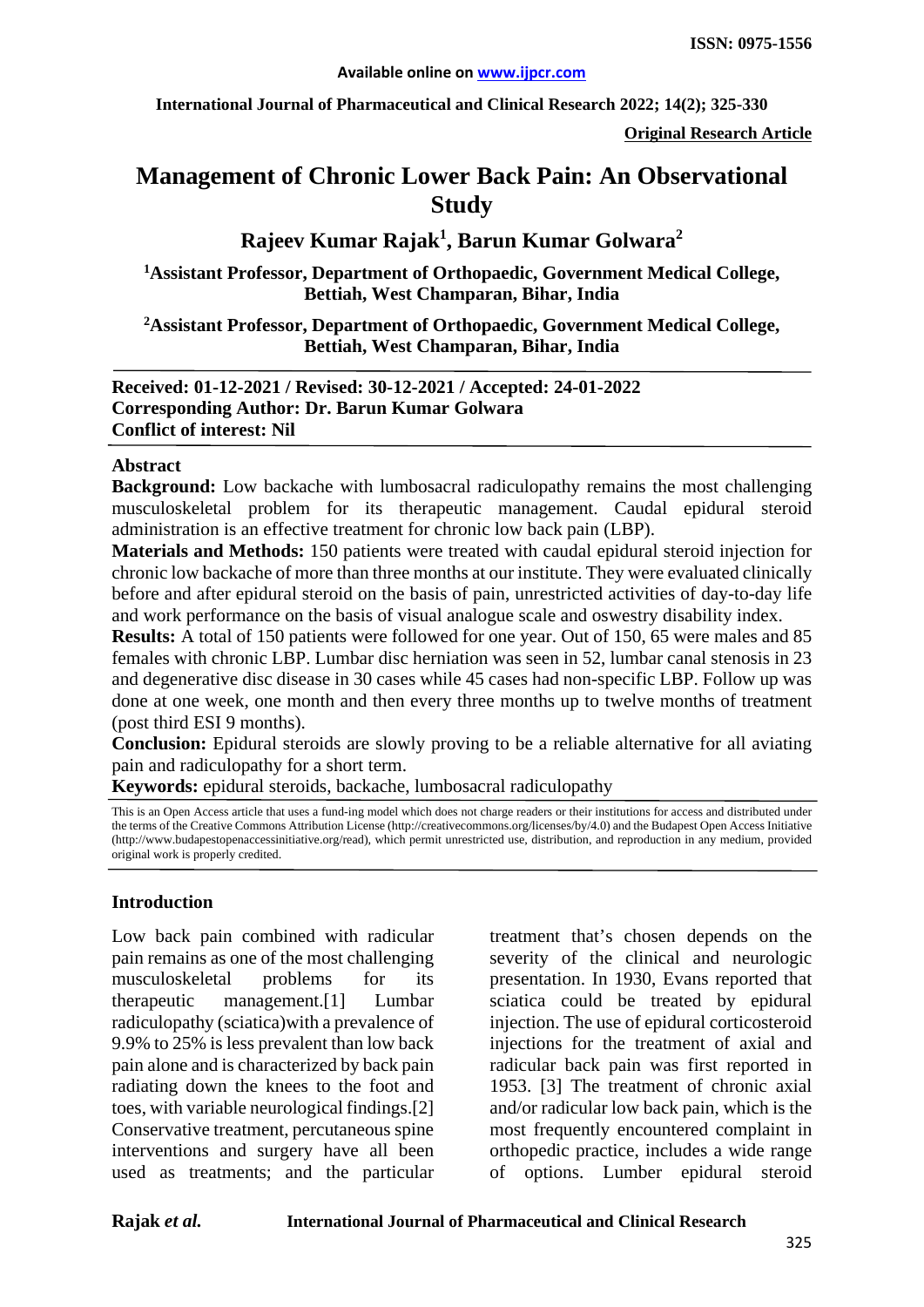applications and surgical methods can be used when the conservative methods are inadequate.[4] When epidural steroid administration was found to be effective for management of sciatica, it was adapted for other types of neural blockade that included facet joint blocks. [5,6]

Methyl prednisolone acetate, triamcinolone diacetate and triamcinolone acetonide etc. have been used for neural blockade for pain management. Concerns regarding steroid toxicity to nerves originate from potential toxicity by multiple chemical entities like polyethelene glycol, benzyl alcohol etc. used in epidural steroid injections. Epidural steroid injections (ESI) provide a significant pain free period for patients to undergo rehabilitation and hence an early recovery to work. Surgical treatment is offered to patients not responding to conservative methods or in patients with worsening neurological deficits.[7]

The aim of this study was to evaluate the outcomes in cases of chronic low back ache of more than three months managed by caudal epidural steroid injections at department of Orthopaedics, Government Medical College, Bettiah, West Champaran, Bihar, India.

### **Materials and Methods:**

A prospective study was conducted in the Department of Orthopaedics, Government Medical College, Bettiah, West Champaran, and Bihar, India for 1 year.

### **Inclusion and Exclusion criteria:**

Patients with chronic low back pain and sensory symptoms not responding to conservative management were included in this study. Patients with a previous history of lumbar disc surgery and any motor deficit were exclude from study.

**Dose Formulation:** Methyleprednisolone-80 mg, bupivacane 0.5% (6ml), normal saline 32 ml. [7]

# **Methodology:**

Patient was put in prone position with a pillow under pubic symphysis. Area of skin over sacral hiatus was infiltrated with 1% lignocaine. After piercing sacrococcygeal ligament, an 18-gauge Tuohy needle was introduced into sacral canal through sacral hiatus route. Accurate placement of epidural injection needle was confirmed by lateral view of c arm image intensifier and ESI dose was given.[8]

We noted the pain scores on visual analogue scale (VAS) and Oswestry disability index (ODI) to evaluate the results after caudal ESI. Cases were evaluated as per their ability to perform activities and their ability to return to work before and after the administration of ESI. A total of three epidural doses were given. Second dose was given after a gap of three weeks to patients with insignificant / no pain relief. Third dose was given only in patients not achieving any pain relief after three months. Further follow up in cluded evaluation of VAS and ODI after a periodical gap of three months regularly up to one year. Cases were categorized excellent, good, fair and poor depending upon pre decided criteria of pain relief and activity levels as per VAS and ODI scores.[8]

# **Results:**

Total 215 ESI were given to 150 patients. 105 patients were given single injection, while 35 had two and 20 received three ESI doses**.** We included total 150 cases in this study, 65 were males and 85 females with chronic LBP. Out of 150 cases of LBP, Lumbar disc herniation was seen in 45, lumbar canal stenosis in 23 and degenerative disc disease in 30 cases while 52 cases had non-specific LBP. (Table 3) Follow up was done at one week, one month and then every three months up to twelve months of treatment (post third ESI 9 months). Mean pre ESI, VAS was 8.21 while it was 4.90 at one year of treatment. (Table 4) Mean pre ESI, ODI score was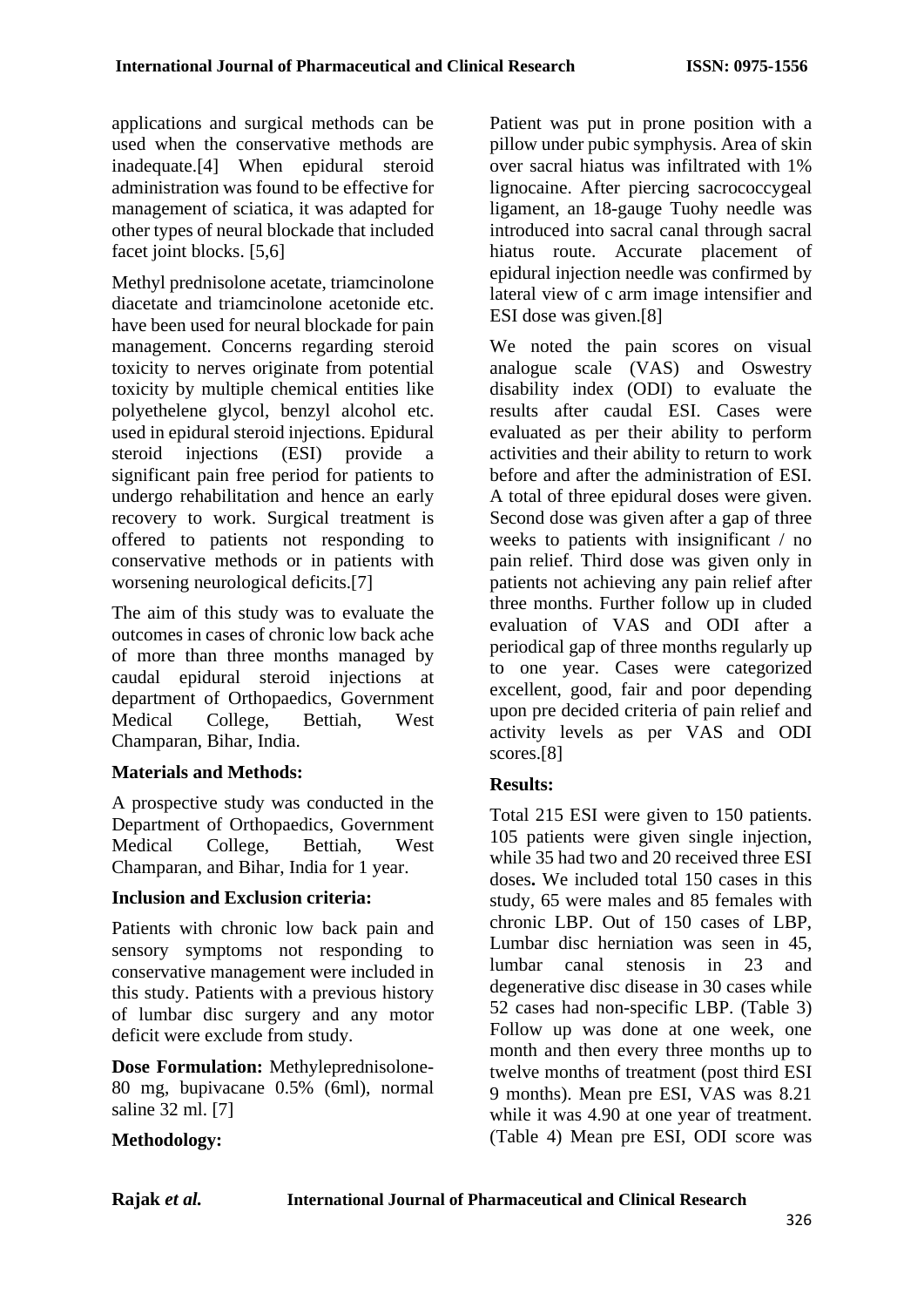61.02 while after twelve months of treatment with ESI it was 40.05 at one year. (Table 5) We obtained excellent results in

28.00 percent, good in 34.00 percent, fair in 24.00 percent while poor in 14.00 percent patients. (Table 6)

| Number of patients=150 | <b>Number of ESI doses</b> | Total doses=215 |
|------------------------|----------------------------|-----------------|
| 105                    |                            | 105             |
|                        |                            |                 |
|                        |                            | 40              |

# **Table 1: Showing number of epidural doses given**

| Table 2: Showing sex distribution of cases of ESI |                     |                   |
|---------------------------------------------------|---------------------|-------------------|
| <b>Gender</b>                                     | Number of cases=150 | <b>Percentage</b> |
| Males                                             | 65                  | 43.33             |
| Females                                           | 85                  | 56.67             |

#### **Table 3: Showing causes of LBP**

| <b>Cause Number of</b>    | Number of cases=150 | <b>Percentage</b> |
|---------------------------|---------------------|-------------------|
| Non specific              | 45                  | 34.67             |
| Lumbar disc herniation    | 52                  | 30.00             |
| Lumbar canal stenosis     | 23                  | 15.33             |
| Degenerative disc disease | 30                  | 20.00             |
| Total                     | 150                 | 100               |

### **Table 4: Showing mean VAS score**

| <b>Time interval</b> | <b>Mean</b> | SD (standard deviation) |
|----------------------|-------------|-------------------------|
| Pre injection        | 8.21        | 1.67                    |
| At one week          | 4.15        | 0.89                    |
| At one month         | 3.62        | 0.78                    |
| At 3 months          | 4.08        | 0.70                    |
| At 6 months          | 4.26        | 0.74                    |
| At 9 months          | 4.51        | 0.90                    |
| One year             | 4.90        | 0.71                    |

#### **Table 5: Showing ODI score (percentage)**

| <b>Time interval</b> | <b>Mean</b> | <b>SD</b> |
|----------------------|-------------|-----------|
| Pre injection        | 61.02       | 9.797     |
| At one week          | 27.89       | 5.89      |
| At one month         | 25.12       | 3.72      |
| At 3 months          | 22.71       | 4.02      |
| At 6 months          | 25.36       | 6.91      |
| At 9 months          | 45.60       | 8.35      |
| One years            | 49.05       | 8.93      |

#### **Rajak** *et al.* **International Journal of Pharmaceutical and Clinical Research**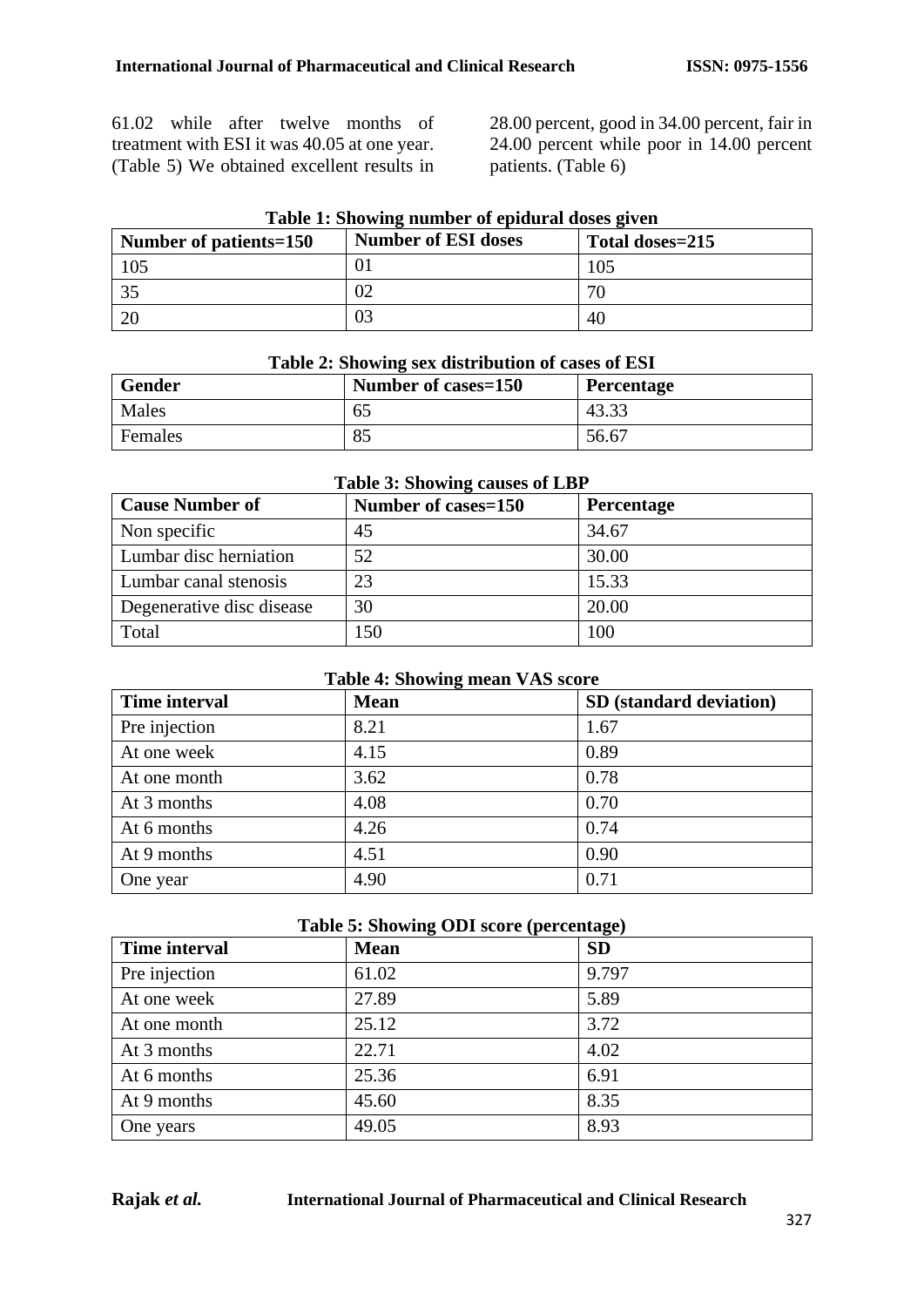| Tuble of bilowing results and made vehicle by Ebr |                        |            |
|---------------------------------------------------|------------------------|------------|
| <b>Result</b>                                     | Number of patients=150 | percentage |
| Excellent                                         | 42                     | 28.00      |
| Good                                              | 51                     | 34.00      |
| Fair                                              | 36                     | 24.00      |
| Poor                                              | $\mathcal{D}$          | 14.00      |

**Table 6: Showing results after intervention by ESI**

# **Discussion:**

Back pain especially in lumbar region has become a routine problem due to faulty postures, lack of exercises, and excessive burden on spine with or without history of minor to moderate trauma. Prolonged use of analgesics is neither advisable nor beneficial. Lumbar tractions, various physiotherapy techniques, manipulations, all have been used for LBP but with inconsistent results.[8] Back pain is the fifth most common reason individuals seek medical care in USA, and annually, 30 to 50 billion dollars is spent on healthcare to treat it annually.[9] Lumbar tractions, various physiotherapy techniques, manipulations, all have been used for LBP but with inconsistent results. Surgical interventions are recommended for incessant cases or with a deteriorating neurological status only. With such a limited armamentarium, there are a big number of unsatisfied / unrelieved patients of LBP visiting various orthopaedic departments.[9]

Epidural steroid injections can be used by caudal, interlaminar or transforaminal approaches. Robechhi and Capra [10] and Lievre [11] described use of ESI by transforaminal route while use of corticosteroids by caudal epidural space was reported by Cappio.[12] We used caudal epidural technique and found satisfying results. We used caudal epidural technique and found satisfying results.

Peng et al [13] observed in a study over 42 patients that leakage of chemical mediators or inflammatory cytokines produced in a painful disc into epidural space through annular tear could lead to injury to adjacent

nerve roots and might constitute the primary pathophysiological mechanism of radiating leg pain in patients with discogenic low back pain but with no disc herniation. Ackerman et al [14] documented change of pain score and functional score only after 2 weeks of treatment with ESI and followed cases up to 24 weeks. We could obtain comparable results after second ESI at One month.

In a meta-analysis study, Choi H J et al studied long-term benefits of epidural steroids in LBP in terms of pain, disability and subsequent surgery. There study suggested benefits for less than six months only.[15] Their study suggested benefits for less than six months only. We achieved short term benefits of pain relief for 9 to 12 months after caudal ESI.In a systemic review by Jun L et al for comparing effectiveness of transforaminal versus caudal ESI for managing lumbosacral radicular pain, they found both transforaminal and caudal ESI to be similarly effective. [16] Singh H et al concluded that better results can be obtained with caudal ESI inpatients presenting earlier. ESI should not be given to antenatal patients (due to fluoroscopy exposure), cases with any bleeding disorder, any local or systemic infections. These should be avoided in patients with allergy to local anesthetic agents and patients with congestive cardiac failure and diabetes mellitus. Corticosteroids may cause adrenal dysfunction and suppression of hypothalamic pituitary axis suppression in larger doses.[17] Though dural puncture (0.5 to 5%), 4 bacterial meningitis, aseptic meningitis and epidural abscess [18,19] have been reported with use of ESI, we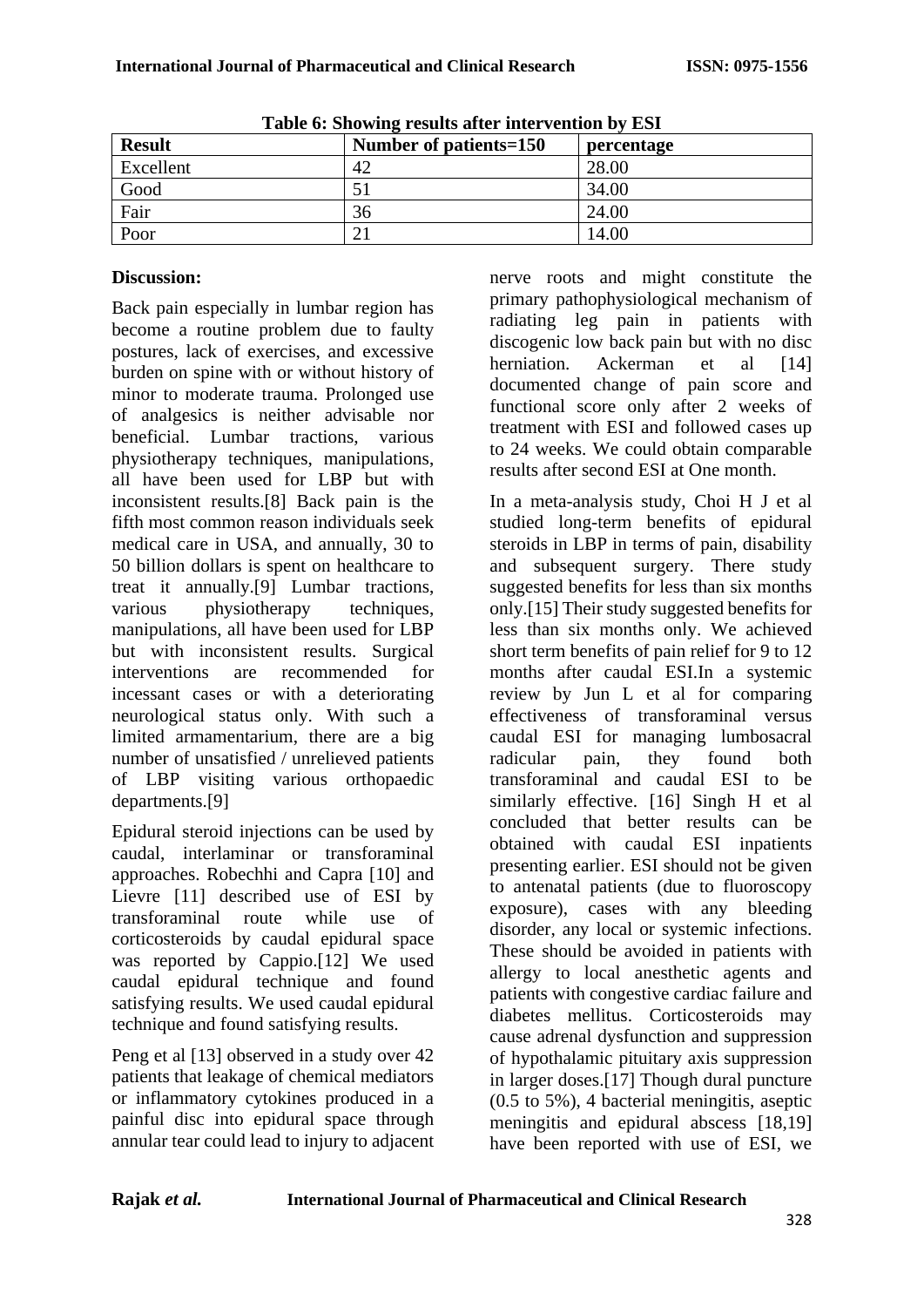reported complication of pain at the ESI site only in 13 patients. This was managed with conservative means.

### **Conclusion:**

ESI can be used as alternate method of treatment to patients with chronic LBP not responding to other conventional nonsurgical methods of treatment. The present study concluded that ESIs are very effective and significantly reduce pain in patients with chronic function-limiting LBP.

## **References:**

- 1. Frymoyer JW, Cats-Baril WL. An overview of the incidences and costs of low back pain. OrthopClin North Am 1991; 22:263-271.
- 2. Van Boxem K, Cheng J, Patijn J, van Kleef M, Lataster A, Mekhail N, et al. 11. Lumbosacral radicular pain. Pain Pract. 2010;10(4):339–58.
- 3. Sitzman BT. Epidural injection. In: Fenton DS, Czervionke LF (eds). Image-guided spine intervention. Philadelphia: Saunders,2003:99-126.
- 4. Benyamin RM, Manchikanti L, Parr AT, Diwan S, Singh V, Falco FJ, Datta S, et al. The effectiveness of lumbar interlaminar epidural injections in managing chronic low back and lower extremity pain. Pain Physician 2012;15(4): E363-404.
- 5. Jallo SJ, Gardener WJ, Wasmuth C. Painful radiculopathy treated with epidural injections of procaine and hydrocorisone acetate results in 113 patients. Anesth Analg.1961;14:130– 164.
- 6. Mcclain RF, Kapural L, Mekhail NA. Epidural steroid therapy for back and leg pain: mechanisms of action and efficacy. Spine J. 2005; 50:191–201.
- 7. Sreen S, GirishSahni G, Arora S, Kumar A, Deepak. Role of caudal epidural steroid injections in the management of chronic low backache. Indian Journal of Orthopaedics Surgery 2019;5(4):247–251.
- 8. Ali MS, Singh SP, Singh VK. Efficacy of caudal epidural steroid injections in the management of chronic lower back pain: prospective observational study. European Journal of Molecular & Clinical Medicine 2020;7(8).
- 9. Andersson GBJ. The epidemiology of spinal disorders. In: Frymoyer JW, Ducker TB, Hadler NM, et al., editors. The AdultSpine: Principles and Practice. Philadelphia: Lippincott-Raven; 1997. p. 93–150.
- 10. Robecchi A, Capra R. Hydrocortisone (compound F); first clinical experiments in the field of rheumatology. Minerva Med. 1952;43(98):1259–1263.
- 11. Lievre JA, Bloch-Mechel H, Pean G. Lhydrocortisone en injection locale. Rev Rhum. 1953; 20:310–311.
- 12. II trattamento idrocortisonico per via epidurale sacrale delle lombosciatalgie. Reumatismo. 1957; 9:60–70.
- 13. Peng B, Wu W, Li Z, Guo J, Wang X. Chemical radiculitis. Pain. 2007;  $127:11-16.$
- 14. Ackerman WE, Ahmed M. The efficacy of lumbar epidural steroid injections in patients with lumbar disc herniations. AnesthAnalg. 2007; 104:1217–1222.
- 15. Choi HJ, Hahn S, Kim CH, Jang BH, Park S. Epidural steroid injection therapy for low back pain: a metaanalysis. IJTA Health Care. 2013;29(3):244–253.
- 16. Jun L, Hengxing Z, Lu L, Xueying L, Jun J. The effectiveness of transforaminal versus caudal routes for epidural steroid injections in managing lumbosacral radicular pain. Med. 201695; p. 1–11.
- 17. Singh H. Correlation of functional results of caudal epidural steroid injections with duration of symptoms in PIVD. Int J Re Orthop. 2018;4(3):458– 462.
- 18. Manchikanti L, Staats PS. Evidence based practice guidelines for interventional techniques in the